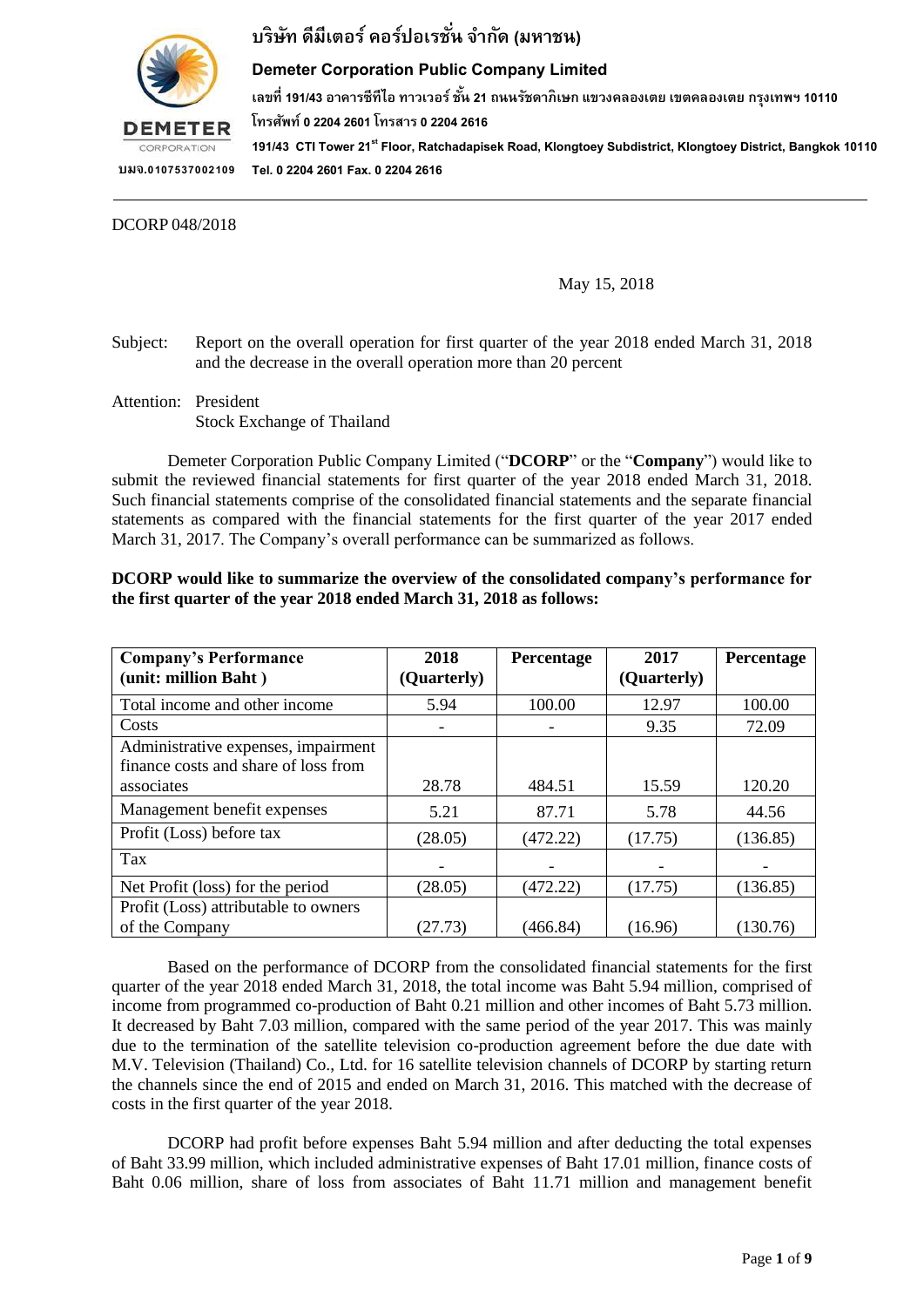

### **Demeter Corporation Public Company Limited**

**เลขที่ 191/43 อำคำรซีทีไอ ทำวเวอร์ ชั้น 21 ถนนรชัดำภิเษก แขวงคลองเตย เขตคลองเตย กรงุ เทพฯ 10110**

**โทรศัพท์ 0 2204 2601 โทรสำร 0 2204 2616**

**191/43 CTI Tower 21stFloor, Ratchadapisek Road, Klongtoey Subdistrict, Klongtoey District, Bangkok10110 Tel. 0 2204 2601 Fax. 0 2204 2616**

expenses of Baht 5.21 million. DCORP's loss before tax was Baht 28.05 million. Loss attributable to non-controlling interests was Baht 0.32 million. DCORP loss remains Baht 27.73 million. Compared with the consolidated financial statements for the same period of the year 2017, DCORP's net loss increased by Baht 10.30 million. This was mainly due to share of loss from associates of Baht 11.71 million.

#### **DCORP would like to summarize the overview of the separate company's performance for the first quarter of the year 2018 ended March 31, 2018 as follows:**

| <b>Company's Performance</b>                                                               | 2018        | Percentage | 2017        | Percentage |
|--------------------------------------------------------------------------------------------|-------------|------------|-------------|------------|
| (unit: million Baht)                                                                       | (Quarterly) |            | (Quarterly) |            |
| Total income and other income                                                              | 5.37        | 100.00     | 10.09       | 100.00     |
| Costs                                                                                      |             |            | 7.55        | 74.83      |
| Administrative expenses,<br>impairment, finance costs and<br>share of loss from associates | 15.72       | 292.74     | 13.42       | 133.00     |
| Management benefit expenses                                                                | 5.21        | 97.02      | 5.78        | 57.28      |
| Loss before tax                                                                            | (15.56)     | (289.76)   | (16.66)     | (165.11)   |
| Tax                                                                                        |             |            |             |            |
| Net loss for the period                                                                    | (15.56)     | (289.76)   | (16.66)     | (165.11)   |

The separate company's performance for first quarter of the year 2018 ended March 31, 2018, DCORP's net loss was Baht 15.56 million, which the loss decreased by Baht 1.10 million compared to the same period in 2017. This was due to the termination of the programmed co-production agreement before the due date and no revenue recognition from other business, which was under the consideration of the investment information for the replacement. However, other income of DCORP has increased by Baht 3.54 million compared to the same period in last year.

### **The progress of receiving debt repayment from Media Agency Thai Co., Ltd.**

All indebtedness and liabilities of Media Agency Thai Co., Ltd. ("**MAT**") owed to the Company under the Broadcasting Right Purchase Agreement between the Company and MAT, as at March 31, 2018, remain at Baht 299.45 million, comprising:

a. Receivables under the Debt Restructuring Agreement remain as at March 31, 2018, of Baht 72.01 million (included VAT). The details are as follows:

| Details |                                                            | (Unit: Million Baht) |
|---------|------------------------------------------------------------|----------------------|
|         | Accounts receivable under the Debt Restructuring Agreement | 98.16                |
| Less:   | Payment received on December 30, 2015                      | (2.68)               |
|         | Payment received on February 8, 2016                       | (2.68)               |
|         | Payment received on March 9, 2016                          | (2.68)               |
|         | Payment received on March 31, 2016                         | (2.68)               |
|         | Payment received on May 10, 2016                           | (2.68)               |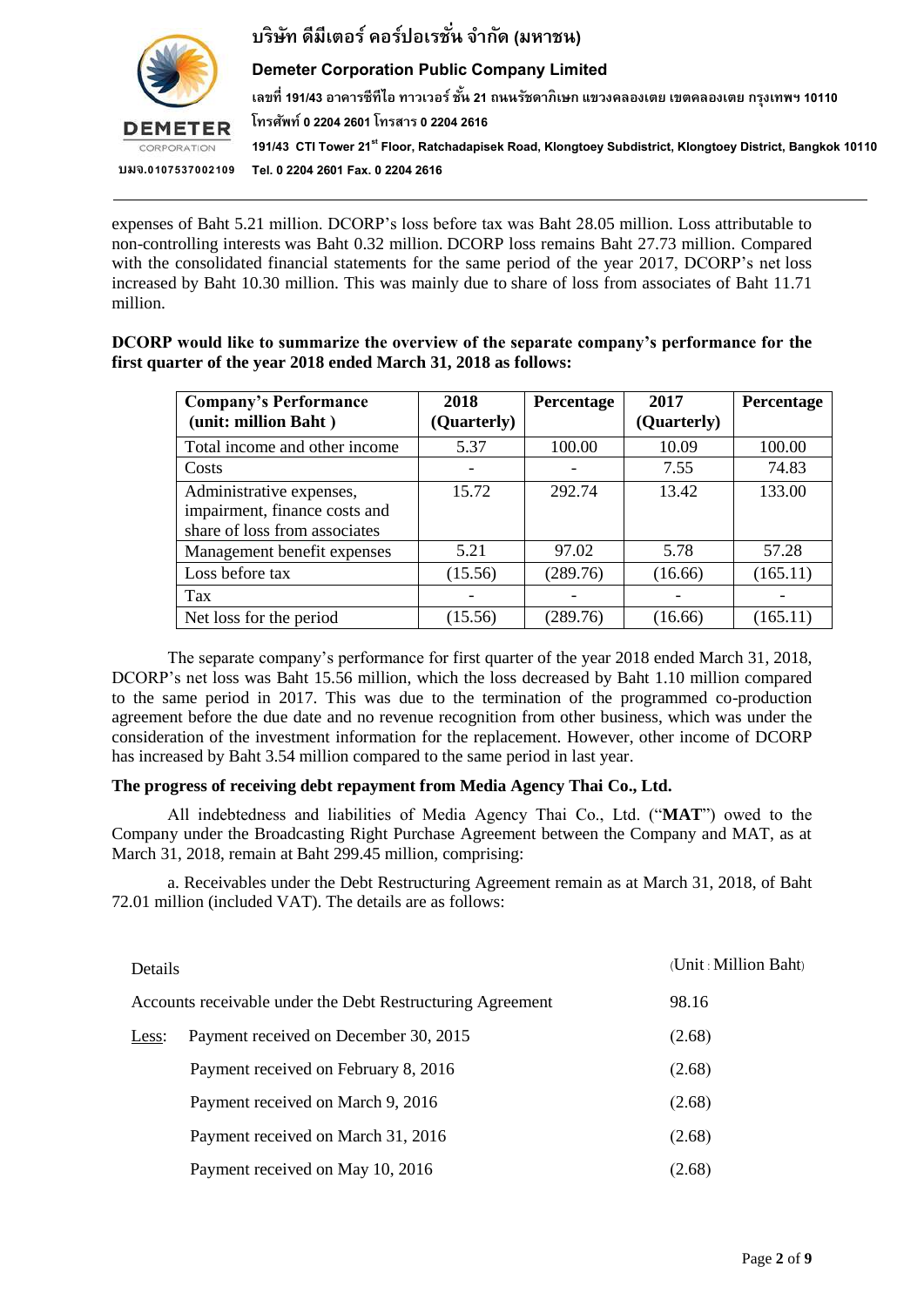

# **บริษทั ดีมีเตอร์คอรป์ อเรชนั่ จำ กดั (มหำชน)**

#### **Demeter Corporation Public Company Limited**

**เลขที่ 191/43 อำคำรซีทีไอ ทำวเวอร์ ชั้น 21 ถนนรชัดำภิเษก แขวงคลองเตย เขตคลองเตย กรงุ เทพฯ 10110 โทรศัพท์ 0 2204 2601 โทรสำร 0 2204 2616**

**191/43 CTI Tower 21stFloor, Ratchadapisek Road, Klongtoey Subdistrict, Klongtoey District, Bangkok10110 Tel. 0 2204 2601 Fax. 0 2204 2616**

| Payment received on June 13, 2016                                          | (2.68) |
|----------------------------------------------------------------------------|--------|
| Payment received on July 26, 2016                                          | (2.68) |
| Payment received on June 29, 2017                                          | (5.35) |
| Payment received on June 30, 2017                                          | (2.04) |
| Receivables under the Debt Restructuring Agreement as at March 31,<br>2018 |        |

b. Value under the Broadcasting Right Purchase Agreement of Baht 227.44 million (excluded VAT). The details are as follows:

Details (Unit : Million Baht)

Fair value of the right to sell the advertising time during the broadcasting of 254.79

Golf European Tour Program evaluated by a financial consultant

Less: Payment received from selling the advertising time

| March 8, 2016                                            | (0.18)        |
|----------------------------------------------------------|---------------|
| March 25, 2016                                           | (1.84)        |
| March 31, 2016                                           | (9.53)        |
| June 30, 2016                                            | (0.18)        |
| August 17, 2016                                          | (0.18)        |
| September 27, 2016                                       | (2.46)        |
| October 13, 2016                                         | (0.18)        |
| November 30, 2016                                        | (0.11)        |
| January 17, 2017                                         | (0.11)        |
| June 28, 2017                                            | (12.58)       |
| Value under the Repayment Agreement as at March 31, 2018 | <u>227.44</u> |

The Company has taken the following legal actions.

On October 17, 2016, the Legal Department sent out a letter of payment request to MAT, and then the representative of MAT contacted for negotiation but there was no any conclusion.

On January 25, 2017, the Legal Department sent out the second letter of payment request and prepared a set of documents to lawyer for prosecution if the debt negotiation was failed.

On February 22, 2017, MAT contacted the Company to request time for 3 months for repayment of the loan due to MAT being in the process of restructuring and the new operating system setting. In addition, MAT was in the process of the capital increase and propose to partly repay Baht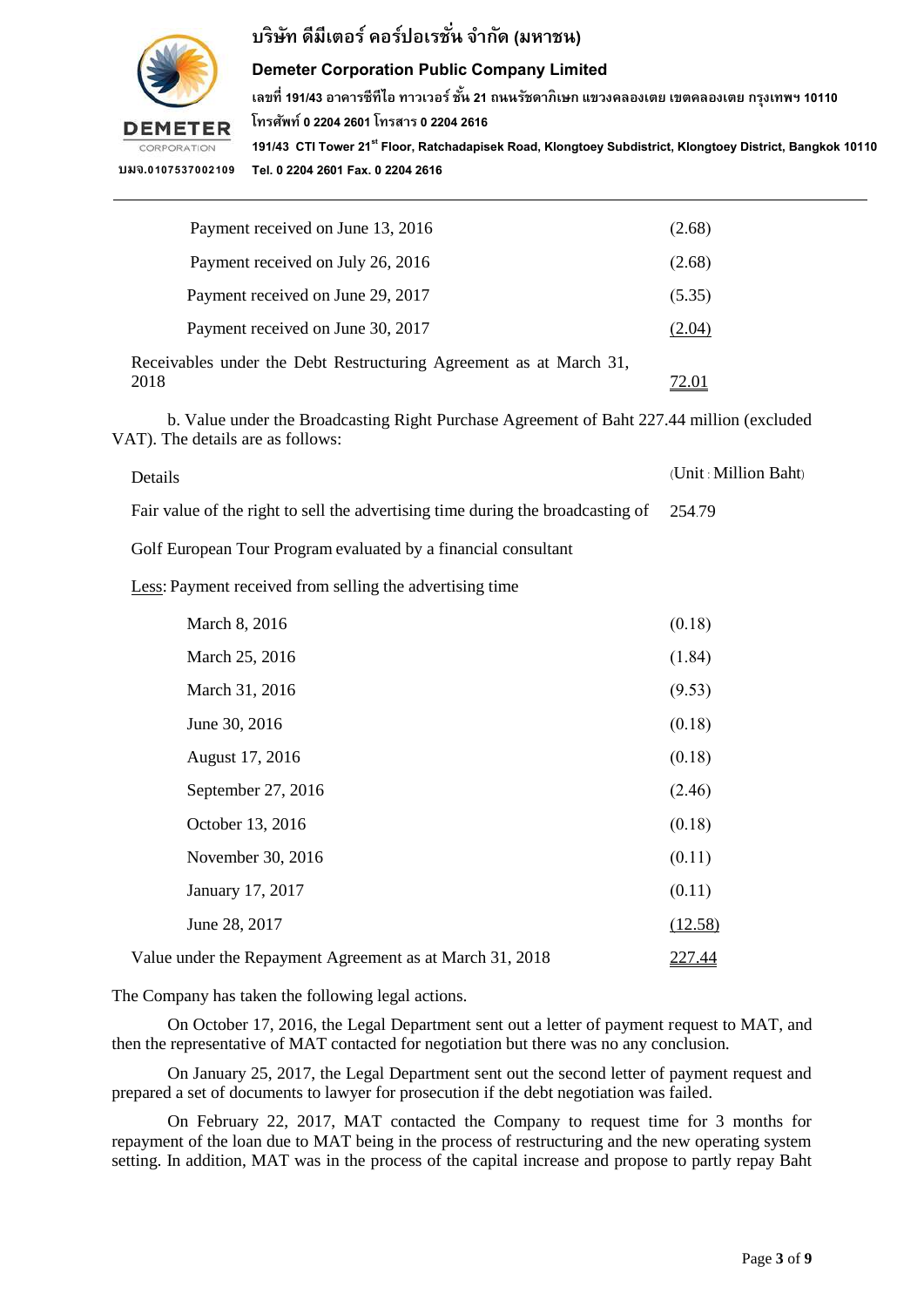

## **บริษทั ดีมีเตอร์คอรป์ อเรชนั่ จำ กดั (มหำชน)**

### **Demeter Corporation Public Company Limited**

**เลขที่ 191/43 อำคำรซีทีไอ ทำวเวอร์ ชั้น 21 ถนนรชัดำภิเษก แขวงคลองเตย เขตคลองเตย กรงุ เทพฯ 10110**

**โทรศัพท์ 0 2204 2601 โทรสำร 0 2204 2616**

**191/43 CTI Tower 21stFloor, Ratchadapisek Road, Klongtoey Subdistrict, Klongtoey District, Bangkok10110 Tel. 0 2204 2601 Fax. 0 2204 2616**

200,000. During this time, the Legal Department has been monitoring the progress with MAT representative periodically.

On June 8, 2017, MAT has made a notice of the progress of the capital increase and the restructuring of the company and made the payment of Baht 7.39 million to the Company in June 2017.

On September 21, 2017, the Company filed a lawsuit against MAT to Thonburi Civil Court. The total amount of the lawsuit is 323,296,077.43 THB due to lack of clear guidelines from MAT.

On November 20, 2017, the defense attorney requested for the case to be postponed by giving reasons that he/she was just appointed as the lawyer and was attached to the court. Thus he/she would like to reconcile with the plaintiff first before the pleading. The court postponed the mediation to be on January 19, 2018.

On January 19, 2018, the parties could not mediate. The court decided to make an appointment to settle the dispute by May 13, 2018.

 On February 13, 2018, the court scheduled the plaintiff's witness testimony to be on May 17, 2018 and the defendant's witness testimony to be on May 18, 2018.

The Company would like report the progress of our major debtors which are currently in the process of court trial and legal execution. The cases are as follows:

1. Cases in the process of court trial:

1.1 Media Agency Thai Co., Ltd. is in debt to the Company according to the purchase agreement to manage broadcasting time, in which the debtor is unable to comply with the contract. The Company filed a lawsuit to the debtor at Thonburi Civil Court. The total amount of the lawsuit was 323,296,077.43 Baht, and the court is currently scheduling the plaintiff's witness testimony to be on May 17, 2018 and the defendant's witness testimony to be on May 18, 2018.

1.2 Muse Group Bangkok Co., Ltd is in debt to the Company according to the purchase agreement to run the project "Golf European Thailand Classic". However, the debtor defaulted the refund as stated in the contract, therefore the Company filed a lawsuit on July 15, 2016 at the Southern Bangkok Civil Court. The total amount of the lawsuit was 113,574,762.20 Baht. Later, on November 27, 2017 , the court ruled that the debtor should repay the Company in the amount of 18,253,248.40 Baht with the interest of 7 .5 % per annum starting from June 1 5 , 201 5 until the repayment is complete. However, the Company feels that the court misinterpreted the legal issues and facts. Subsequently, on January 26, 2018 the Company appealed against the original judgment.

1.3 MIC Broadcast Co., Ltd. is in debt to the Company, in which the Company filed a lawsuit against the debtor, totaling three cases, as a result of the total amount of debt. The cases are as follows:

1.3.1 The first lawsuit was filed against the debtor according to the joint production contract at the Civil Court. The total amount the Company sued was 1,024,774.96 Baht on December 28, 2017. The court scheduled a mediation or examination of the plaintiff's witness testimony on February 22, 2017. However, on the day of appointment, the defendant did not show up to court and did not file a lawsuit to resolve the case. The Company testified our only side of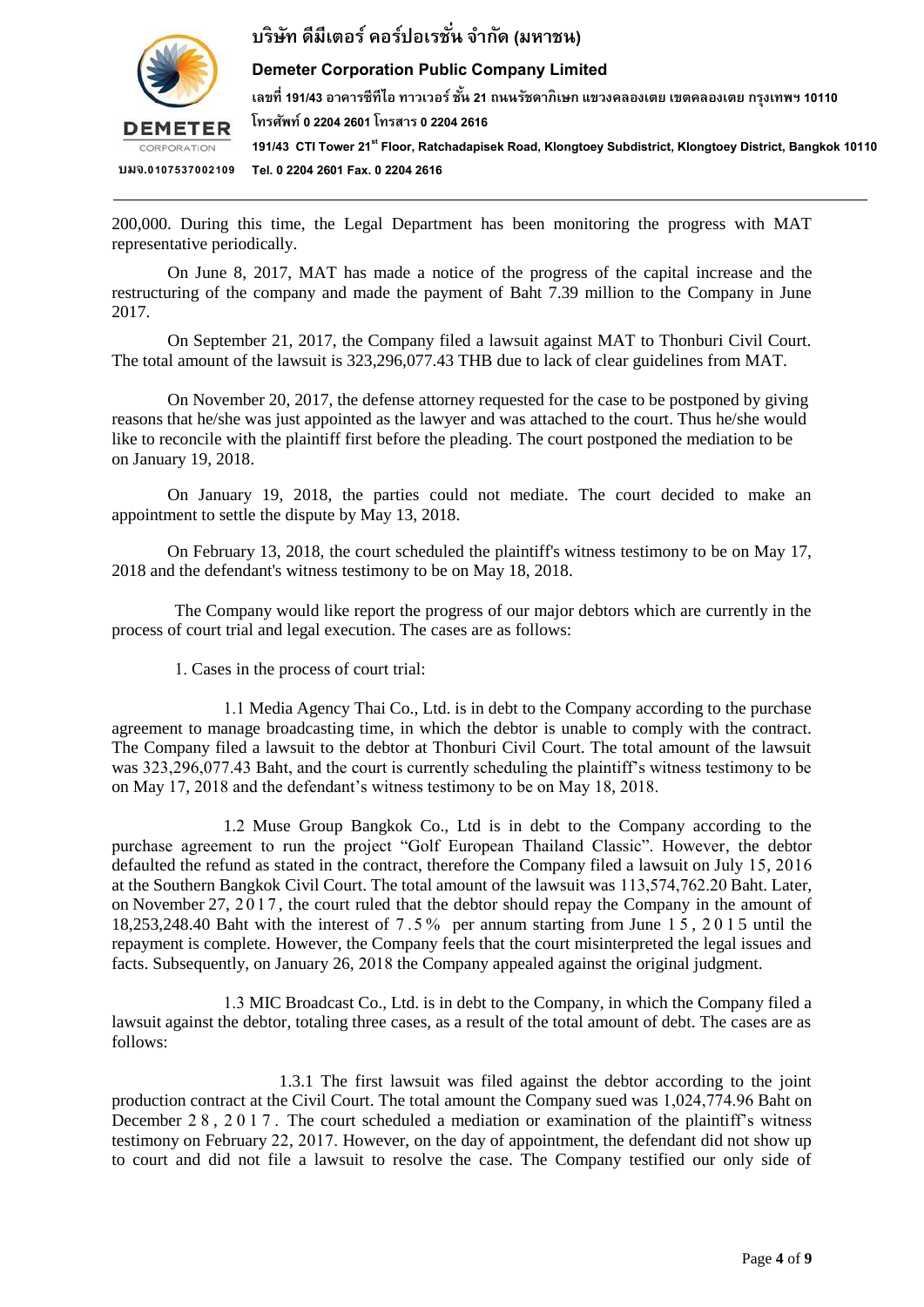

### **บริษทั ดีมีเตอร์คอรป์ อเรชนั่ จำ กดั (มหำชน)**

### **Demeter Corporation Public Company Limited**

**เลขที่ 191/43 อำคำรซีทีไอ ทำวเวอร์ ชั้น 21 ถนนรชัดำภิเษก แขวงคลองเตย เขตคลองเตย กรงุ เทพฯ 10110 โทรศัพท์ 0 2204 2601 โทรสำร 0 2204 2616**

**191/43 CTI Tower 21stFloor, Ratchadapisek Road, Klongtoey Subdistrict, Klongtoey District, Bangkok10110 Tel. 0 2204 2601 Fax. 0 2204 2616**

argument and the hearing was to be decided on the day (The final judgment is the defendant should repay the Company in full amount according to the claim).

1.3.2 The second lawsuit was filed according to the broadcasting license agreement (movie rights). The total amount the Company sued was 20,528,521.12 Baht. On January 10, 2018, the court scheduled a mediation to be held on March 12, 2018. Then, the court rescheduled a mediation to be held on June 21, 2018.

1.3.3 The third lawsuit was filed according to the broadcasting license agreement (the rights to broadcast Edge Sport). The total amount the Company sued was 78,795,266 Baht. On January 18, 2018, the court scheduled a mediation to be held on March 12, 2018. Then, the court rescheduled a mediation to be held on June 21, 2018.

2. Cases after the verdict which are in the process of legal execution:

2.1 Sayam Hin Pradub Co., Ltd. is a debtor under the judgment of the Southern Bangkok Civil Court, in which the court has ordered the debtor to repay the debt of 73,544,313.75 Baht with some interest. However, the debtor did not repay the debt. Therefore, the Company further proceeded legal execution towards the debtor. Nevertheless, the debtor has insufficient asset to repay the debt. Subsequently, the Company filed a bankruptcy lawsuit against the debtor at Central Bankruptcy Court on December 11, 2015. On March 7, 2016, the Central Bankruptcy Court ordered to freeze the defendant's total assets. Later, on November 30, 2017, the Court issued a judgment for the debtor to go bankrupt. Currently, the official receiver has seized some of the debtor's assets and is waiting for public auction.

2.2 94 Entertainment Co., Ltd. is in debt to the Company according to the co-production agreement and has unpaid co-production fee. Subsequently, on December 8, 2016, the Company filed a lawsuit against the debtor at Civil Court with a total amount of 44,418,907.18 Baht. On May 15, 2017 the court issued a judgment under the compromise agreement (defendant agrees to pay the plaintiff 39,304,000 Baht within three years; the first payment in the first year is to be made no less than 500,000 Baht per month, the second payment in the second year is to be made no less than 7 0 0 ,0 0 0 Baht per month, and the third payment in the third year is to be made no less than 1,000,000 Baht per month, starting from August 10, 2017 and onwards). After the court settled the compromise agreement, the debtor has defaulted to repay the debt. Currently, the Company has issued a legal order to continue the process of execution.

#### **Progress Report of year 2017 Business Plan**

 The management has strongly set its goal to grow sustainably. We would like to present the progress of the following projects;

1. Media Business: For the investment in online live steaming business, the Company invested 30% in Blue Finix Digital Company Limited ("**Blue Finix**") which operates business regarding application development on online live streaming platform. The application is now available in full version both iOS systems, Android systems on mobile phones and on PC. The application platform was officially launched in the 3rd quarter in Show DC Praram 9.

At present, the Company has already started to recognize income from June 2017. From the financial statement for year 2017 of Blue Finix (audit) has earned 9.61 million Baht mainly from the sales of Gift to Angel on Duty and FINIX TV (currently, Angel on Duty and FINIX TV have consolidated their platforms). Despite making these earnings, the expense totaled to 25.69 million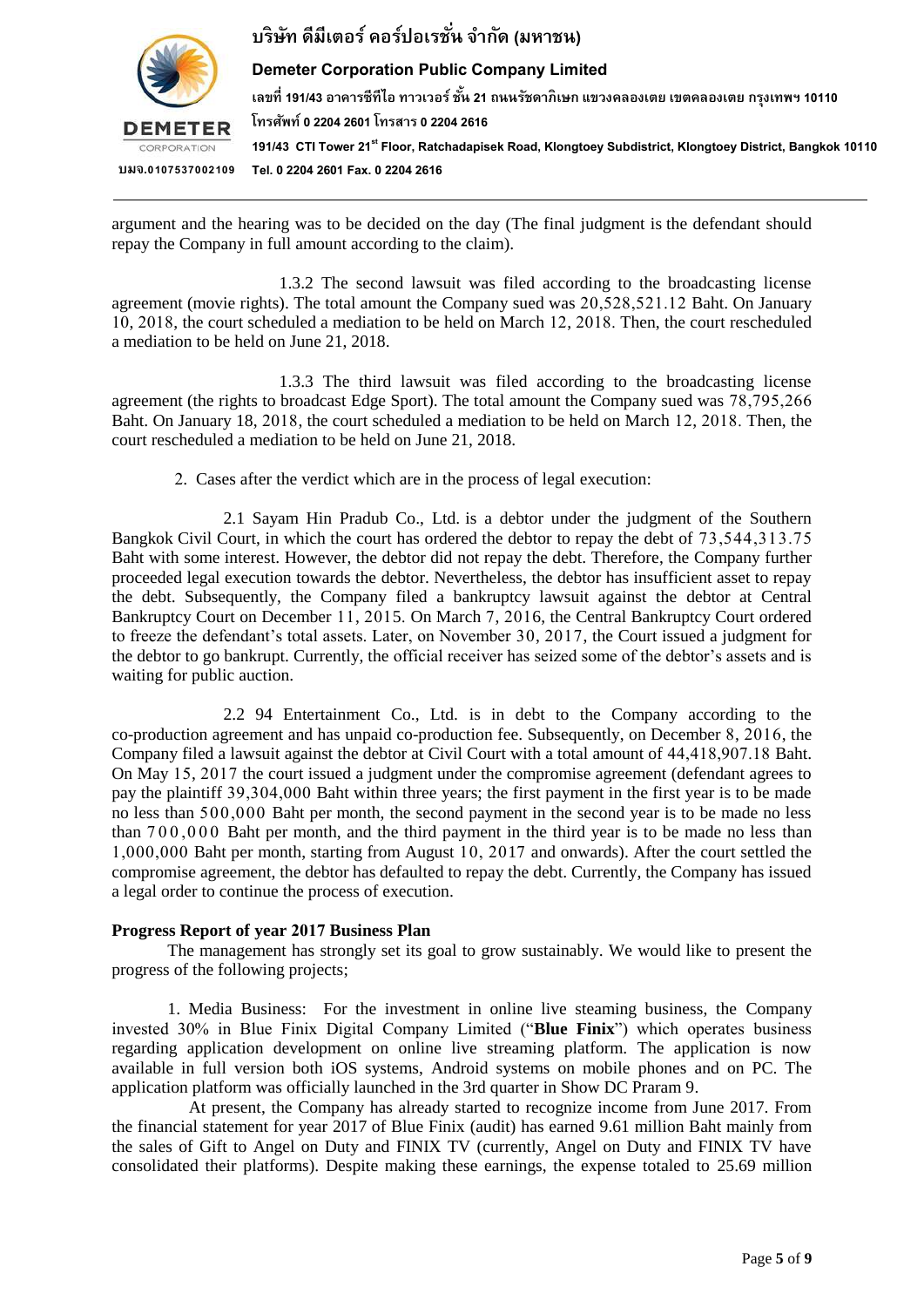

## **บริษทั ดีมีเตอร์คอรป์ อเรชนั่ จำ กดั (มหำชน)**

#### **Demeter Corporation Public Company Limited**

**เลขที่ 191/43 อำคำรซีทีไอ ทำวเวอร์ ชั้น 21 ถนนรชัดำภิเษก แขวงคลองเตย เขตคลองเตย กรงุ เทพฯ 10110**

**โทรศัพท์ 0 2204 2601 โทรสำร 0 2204 2616**

**191/43 CTI Tower 21stFloor, Ratchadapisek Road, Klongtoey Subdistrict, Klongtoey District, Bangkok10110 Tel. 0 2204 2601 Fax. 0 2204 2616**

Baht, resulting in a loss of 16.08 million Baht. With respect to income from Social Portal Media Platform, such income has not arisen.

After Blue Finix's success in August 2017, the official press conference was held and there were celebrities attended such press conference, e.g. Professor Kata Chinnabanchon, Seksan Sukpimai, Kon-bai-krai-kriad crew members and Miss Supranational. The Company has given support and helped with the coordination. Later, executives of Blue Finix saw the opportunity to be an alliance with Electronics Extreme Co., Ltd., an importer of online games, to jointly use resources to achieve the best business benefits, including the proposal of work expansion plan to the leading media business group in the Republic of Vietnam in October 2017.

Nevertheless, Blue Finix was not able to increase the number of customers to achieve the revenue targeted. The Company considered that such effect may result from the lack of strategic planning and marketing operational plan. Especially, there was a lack of budget allocation and prioritizing, which adversely affect the determination of budget allocation for each marketing tools. Moreover, the current economic circumstances have not positively encourage the operation as anticipated. Therefore, the Company proposed, in the Board of Directors' meeting of Blue Finix on November 7, 2017, that the executive board of Blue Finix should prepare clear quarterly action plan, budget plan, and expenditure plan and propose the drafts to the Board of Directors of the Company for consideration within November 14, 2017. However, the Company has not yet received such requested plan.

At present, Blue Finix has been facing financial liquidity problem. In the Annual General Meeting of the shareholders 1/2018 on April 25, 2018, the executives of Blue Finix has reported in the meeting regarding the loss performance. Therefore, the shareholders have directed the executives of Blue Finix to prepare business recovery plan. Then, the executives of Blue Finix has proposed such plan in the Board of Directors' meeting 3/2018 on May 4, 2018. However, the business recovery plan is still lack of feasibility and details. Therefore, the Company has requested the executives of Blue Finix to prepare the written business recovery plan in detail. At present, the Company has been waiting for the business recovery plan proposed by the executives of Blue Finix in order to consider business strategy accordingly.

2. Investment in the Philippines: The meeting of the Board of the Directors of the company held on January 26, 2017 has resolved to approve the purchase of the ordinary shares of Negros PH Solar Inc. ("**NPSI**"), in the Philippines, which is the solar power operator, from the existing shareholders of NPSI in the amount of 10,000 ordinary shares, representing 40 percent of the total issued shares of NPSI, which is the maximum shareholding percentage allowed under the laws of the Philippines. The shares acquisition transaction was subject to the approval from the meeting of the shareholders and upon certain conditions precedent under the share purchase agreement have been fulfilled. Currently, the status of the project is pending for the construction license approval process of the project, which delays due to change in policy on procedure and the license approval process of the licensing agency, which is the Department of Energy, Ministry of Energy, the Philippines. It is still in the process of reviewing additional documentation from the Ministry of Energy and we have not been able to conclude any progress.

Posting to the company's Board meeting which came to an agreement that NPSI is not able to complete the set criteria in the agreement, due to not being able to acquire the construction license which is a critical part that will take effect in many aspects of the project which resulted in an unsatisfied view by the company to further invest in this project. The company will proceed with recollection of the project deposit from NPSI board members in the amount of USD 600,000 or 21,234,000 THB which this amount, the shareholders of NPSI have forwarded to their (Escrow Agent). The company received the deposit for the sale shares in the amount of 21.23 million Baht from the escrow agent on November 28, 2017.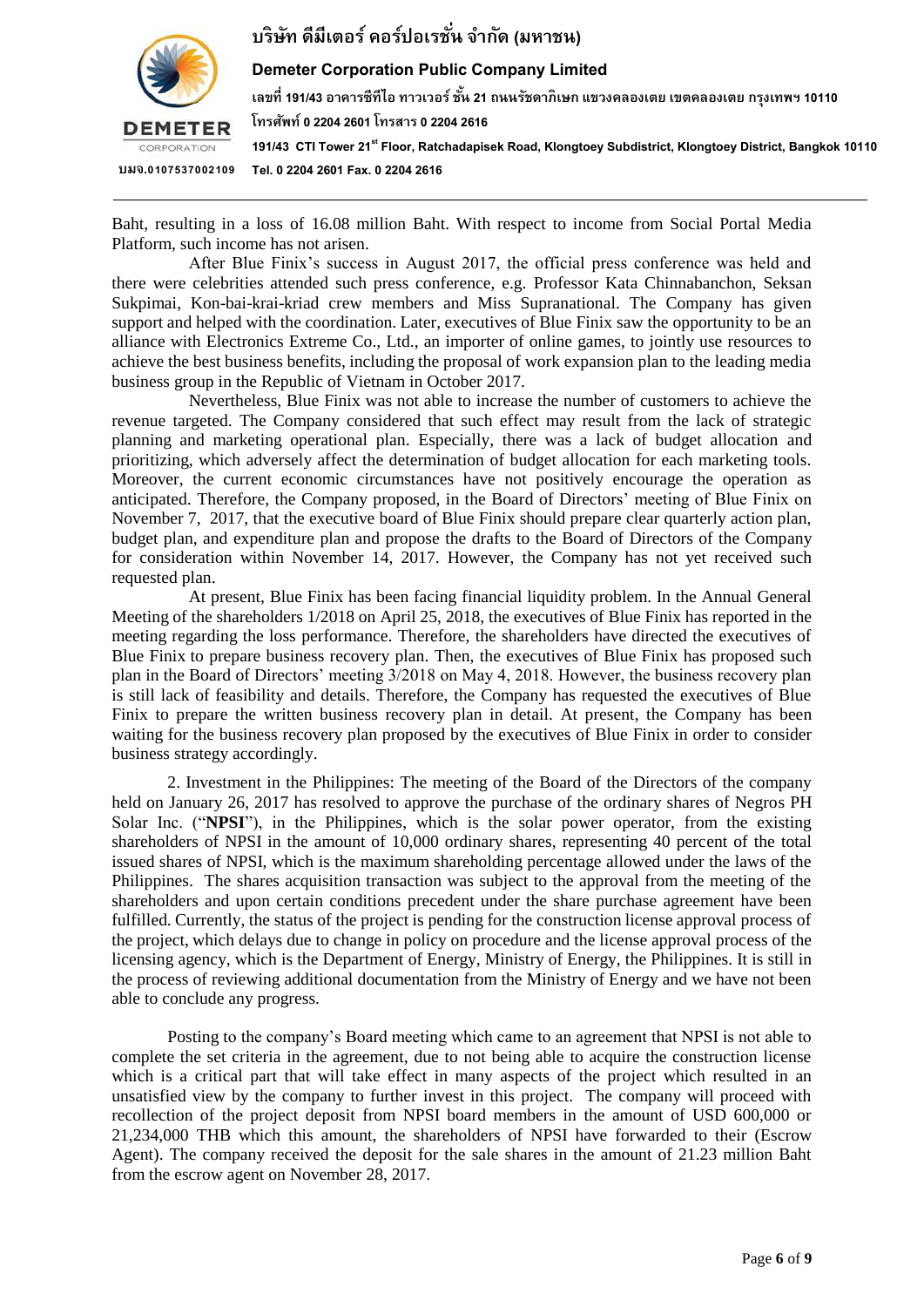

### **Demeter Corporation Public Company Limited**

**เลขที่ 191/43 อำคำรซีทีไอ ทำวเวอร์ ชั้น 21 ถนนรชัดำภิเษก แขวงคลองเตย เขตคลองเตย กรงุ เทพฯ 10110 โทรศัพท์ 0 2204 2601 โทรสำร 0 2204 2616 191/43 CTI Tower 21stFloor, Ratchadapisek Road, Klongtoey Subdistrict, Klongtoey District, Bangkok10110 Tel. 0 2204 2601 Fax. 0 2204 2616**

For the two investment items in the total amount of 34,102,184.62 Baht, the Company paid for such payment on the condition that the Company can demand for a return of the capital investment from NPSI's shareholders if NPSI may not operate the project and if the shareholders of NPSI refuse to return the security deposit, the Company is entitled to file a suit against NPSI's shareholders under the conditions stipulated under the agreement. The cancellation of the investment in NPSI resulted in the Company's entitlement in the full refund of the security deposit. Currently, the Company is under the negotiation for the counterparty to return the security deposit. In this connection, the counterparty agreed to enter into the agreement to return the security deposit which has the payment period for the total amount within August 15, 2018.

3. Investment in the Biogas Power Plant Project: DCORP has executed the Share Purchase Agreement with the existing shareholders of Aukkrarawat Plants Renewable Energies Co., Ltd. ("**Aukkrarawat"**) in the amount of 25,000 shares, representing 50 percent of the total ordinary shares of Aukkrarawat. The transactions are divided in to 3 stages which currently, the company has yet entered into the third share purchase transactions, which specified in the share purchase agreement that the company will have to buy 8,181 shares from its existing shareholders representing 16.36 percent of the total ordinary shares of Aukkrarawat, the company has extended the completion of stage 3 investment by changing from within July 31, 2017 to complete within November 30, 2017.

Nevertheless, during the project area development, it was found that the neighboring communities around project materially retrieve less waste water from the project. Based on the inspection, it was found that (1) there are new power plant projects in the area and the neighboring community which could retrieve waste water from Aukkrarawat may consider retrieving the waste water from such new projects if it takes less transportation time for them, and (2) the neighboring community receives waste water from similar power plants located in the same area, some of which transport their waste water to the community. Therefore, it is not necessary for the community to retrieve the waste water directly from the project.

Due to such event, the Board of Directors has been informed about the change in the project. The Board of Directors, therefore, has assigned the management of the Company to conduct a study on impacts and possible solutions. Subsequently, the Board of Directors has received the result of the management's study on the chain of water receiving process of the community, and other possibilities for waste water treatment including the transportation of such water waste to the communities, installation of waste water treatment machines, and the increase of water settling area, and then found that these effect the costs of the project. From the study on the information of increased costs, the possible method which least effects the project costs is the transportation of the waste water out of the project, but such method would result in the material increase of costs by around 30 percent.

Nevertheless, the Company opines that operation of the project may result in an inability to acquire the benefits to the Company and for shareholders as when the investment was previously approved. Therefore, the Company has sought for investors who are interested in the project and it is currently under the negotiation.

4. Investment in the Triple CH

The Meeting of the Executive Committee No. 18/2017 of DCORP was held on November 7, 2017. The Company would like to inform that the meeting resolved to approve the entry into the joint investment with Triple CH Holdings Company Limited ("**Triple CH**"), the company registered under the laws of Samoa which its office locates in the Hong Kong Special Administrative Region of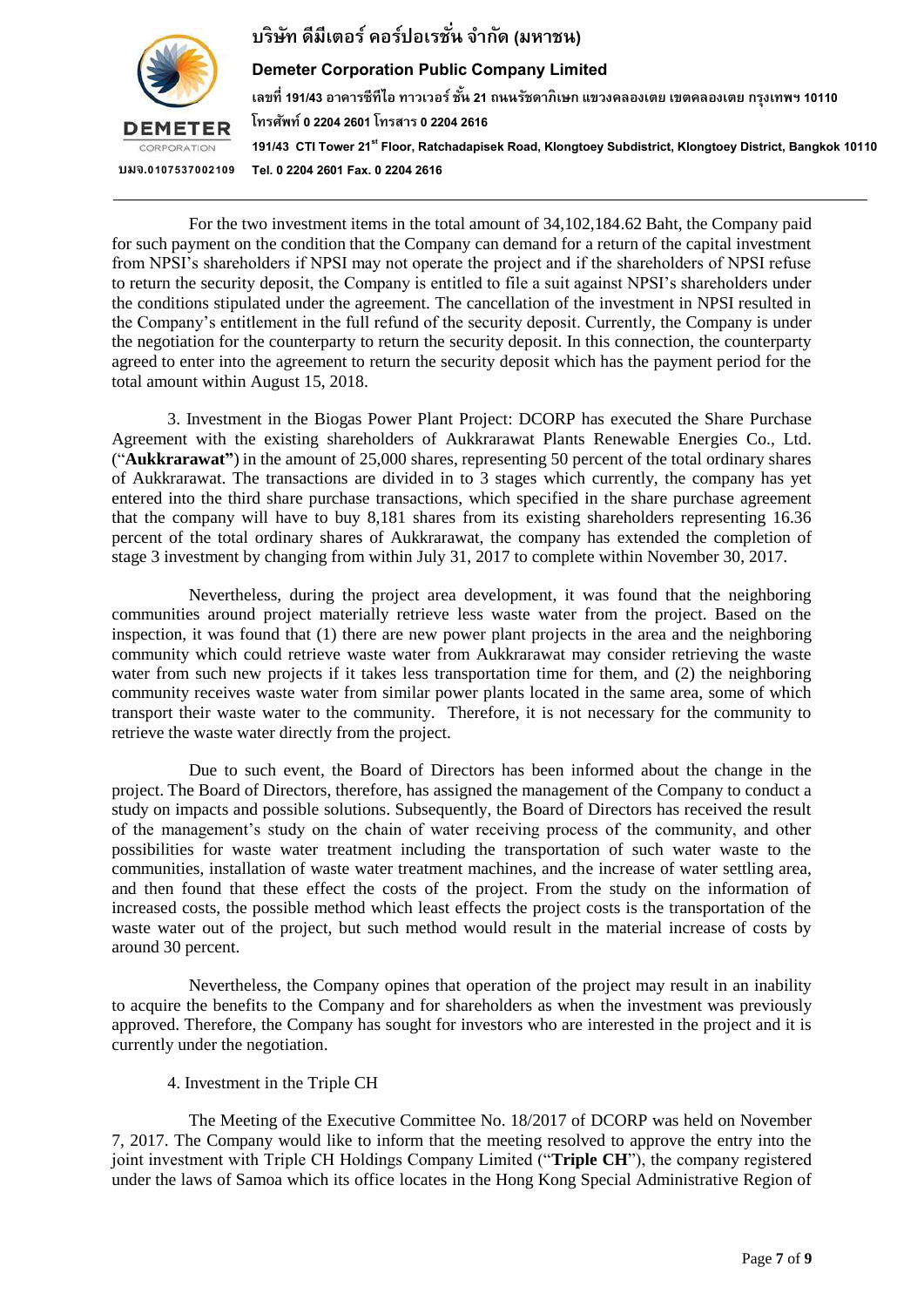

### **Demeter Corporation Public Company Limited**

**เลขที่ 191/43 อำคำรซีทีไอ ทำวเวอร์ ชั้น 21 ถนนรชัดำภิเษก แขวงคลองเตย เขตคลองเตย กรงุ เทพฯ 10110 โทรศัพท์ 0 2204 2601 โทรสำร 0 2204 2616 191/43 CTI Tower 21stFloor, Ratchadapisek Road, Klongtoey Subdistrict, Klongtoey District, Bangkok10110 Tel. 0 2204 2601 Fax. 0 2204 2616**

the People's Republic of China and being the licensee who is authorized to broadcast live Premier League, UEFA Champions League and La Liga ("**Football Leagues**") in Philippines. For the joint investment between Triple CH and the Company, the Company invests in 35 percent joint cooperation and contribute investment amount of Baht 30,000,000 for the purpose of operation of business of broadcasting the Football Leagues in Philippines (the "**Football Leagues Broadcasting Business**"). In this regard, the Company has entered into the Business Collaboration and Investment Agreement on November 9, 2017 under which the parties agree on the terms and conditions for the joint investment and sharing of profits (on pro rata basis) from the business of broadcasting the Football Leagues. The entry into such investment by the Company is considered the ordinary course of business of the Company.

The Company will receive 35 percent of profit generated from the live broadcasting of the Football Leagues after deducting costs and expenses incurred in connection with obtaining the rights to broadcasting the Football Leagues. Further, Triple CH agrees to guarantee its performance under the Business Collaboration and Investment Agreement for the period of 18 months from December 1, 2017 that the profit to be obtained by the Company must not be less than the investment amount paid by the Company.

Triple CH has been granted the right to broadcast Premier League, UEFA Champions League and La Liga in Philippines for the next season 2018/2019.

5. Investment in the Marvel

The Meeting of the Board of Directors No. 13/2560 of DCORP was held on December 12, 2017. The Company would like to inform that the meeting resolved to approve the change of details of investment in the Project of The Marvel Experience: Theme Entertainment Attraction – TNX of Hero Experience Co., Ltd. (the "**Hero Experience**"), by means of subscription of newly issued shares of Hero Experience and acquisition of shares from the existing shareholder (the "**Share Acquisition Transaction**". The company will acquire shares equivalent to 37.5 percent, and has expended Baht 324,999,779.28 in negotiation process in acquiring such shares.

The Company appointed the Sims Property Consultant Co., Ltd. (the "**Sims**"), the independent valuer, to verify financial status and evaluate the assets of Hero Experience. Sims based its evaluation on the Discounted Cash Flow Approach, assuming that the business has been operating for 9 years, which is the duration according to lease agreement of 3 years with possibility to renew the agreement for another 3 years, based on the project's performance, with 3,000 users daily or 1,200,000 users and expecting to generate at least Baht 1,000,000,000 in revenue annually. The location comprises of 12,935 Square Meters having capacity for up to 10,950 tourists per day. Mega Bangna is now the largest shopping complex in Bangna area. Currently, there are more than 40 Million customers visiting Mega Bangna and the number is increasing continuously at the 10 percent per year. Mega Bangna has a development plan to expand the mall, "Mega City", to increase parking area, Entertainment, leisure, sport and education zones, and hotel. This will enhance the Marvel Experience.

The Share Acquisition Transaction is reasonable in which the Company will receive the expected return. The share premium will be the asset of Hero Experience for construction cost and investment in the project. The main expenses are: 1) Construction, equipment and software system for approximately Baht 500,000,000 2) Other expenses during operation for approximately Baht 80,000,000 and 3) Working capital for operation for approximately Baht 20,000,000. In which the project is expected to be completed by May 2018 and it is scheduled to open on June 15, 2018.